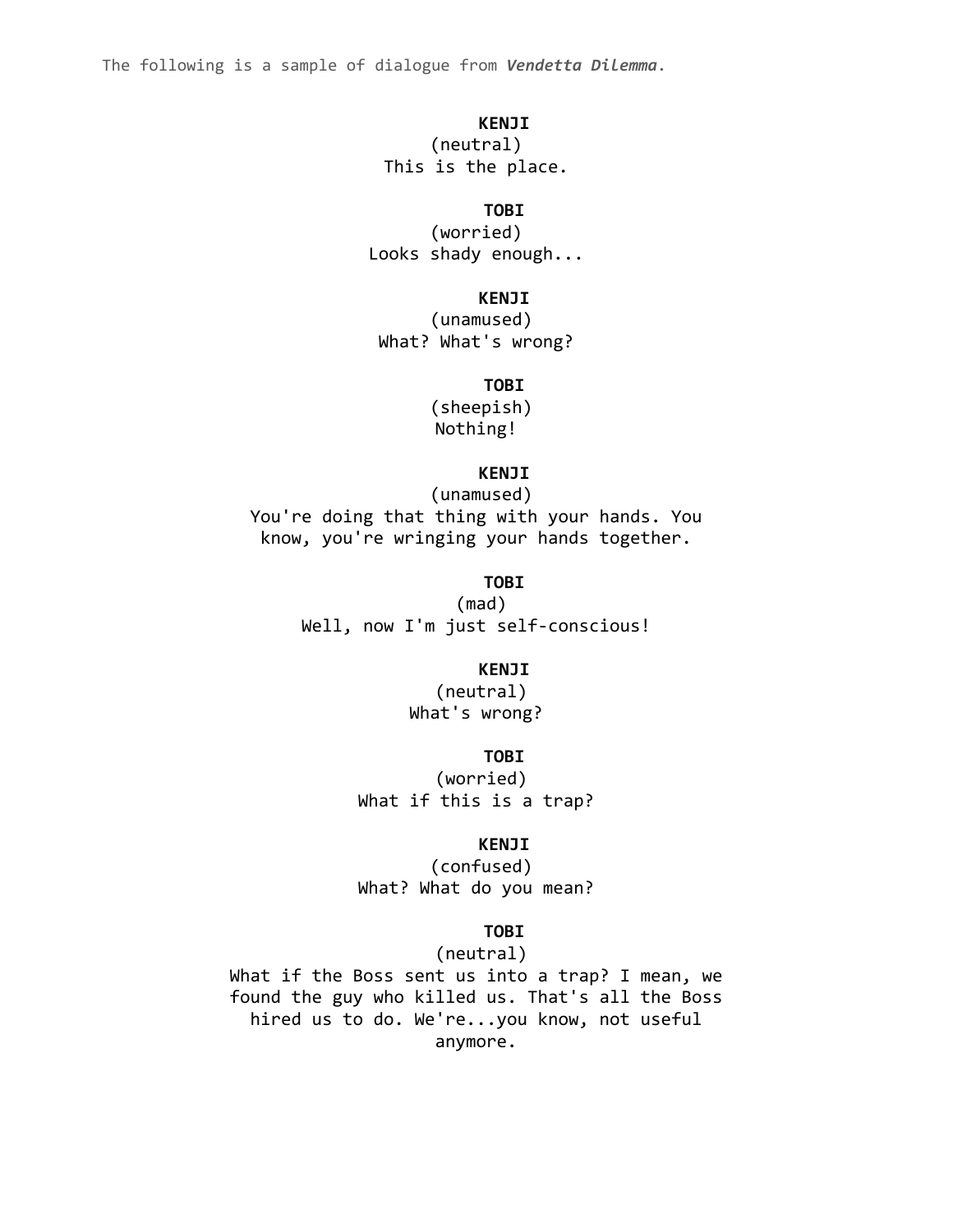#### **KENJI**

# (confused)

# Expendable?

## **TOBI**

(neutral) Yeah! That's the word.

## **KENJI**

(unamused) Tobi. We're dealing with the King of Hell.

## **TOBI**

(confused) Is that supposed to reassure me?

## **KENJI**

(neutral) If he wanted us permanently gone, he'd have done something about it already.

## **TOBI**

(unamused) Nooo. If he wanted us gone, he'd wait until we finished the job he hired us for and \*then\* he'd kill us.

#### **KENJI**

(unamused) How's he gonna do that if we're already dead?

#### **TOBI**

(unamused) You know what I mean. He'd torture us. Eternally. In Hell.

## **KENJI**

(dramatic)

Ohhh...I'll be filing away reports for the rest of my conscious days...

## **KENJI**

(unamused; he's been there before)

...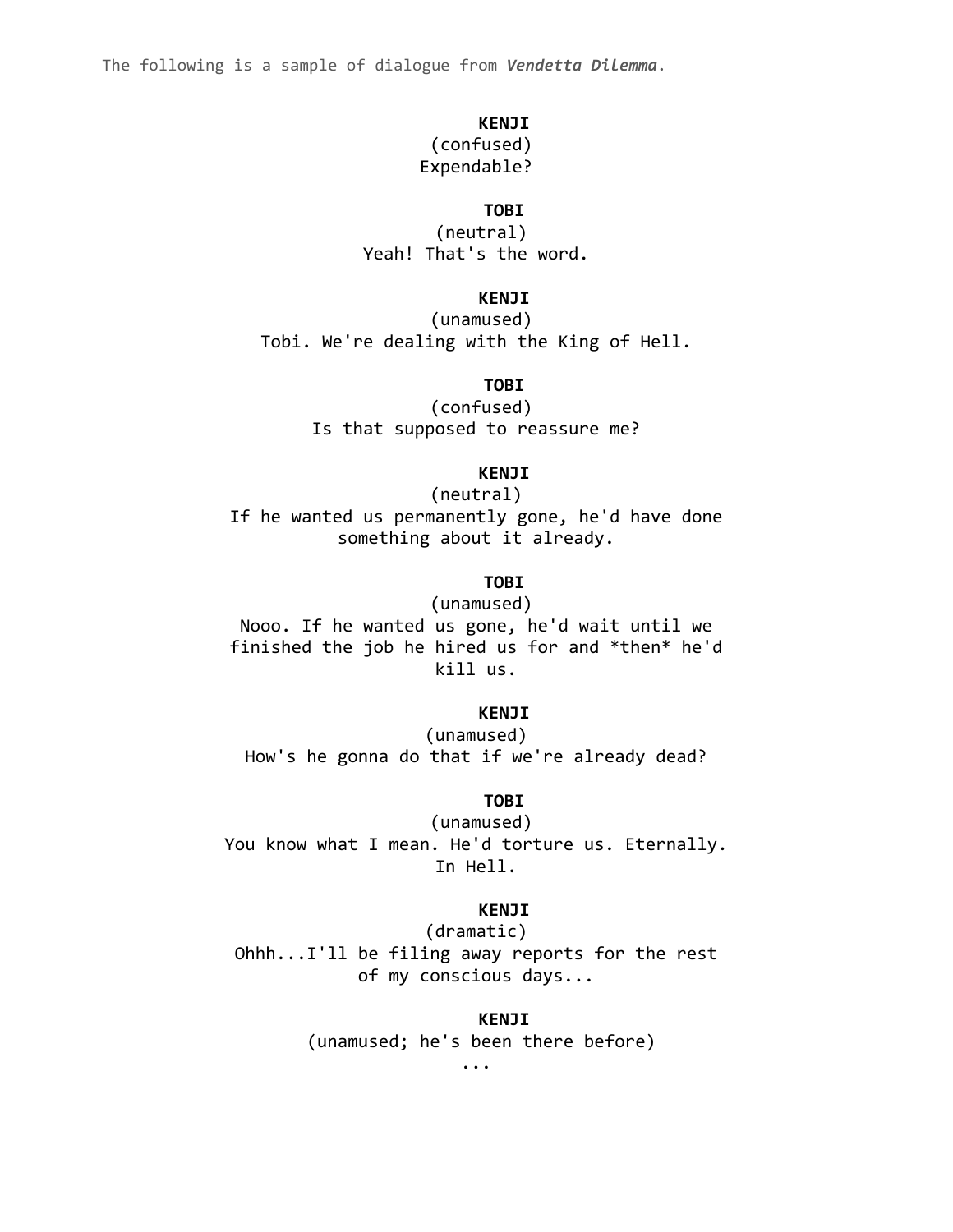**TOBI** (irritated) Oh, shut up. You \*know\* what I meant.

## **KENJI**

(unamused) Well, why don't we just \*find\* the guy he sent us to deal with and find out then?

**TOBI**

(unamused) Yeah...

**KENJI**

(smug) Then there's nothing to worry about.

**TOBI**

(unamused) Yeah, you \*say\* that...

**BENZAI**

(neutral) Ahem.

**TOBI**

(neutral; they don't notice BENZAI) This \*is\* the place, right?

## **KENJI**

(irritated) Yes, it is.

#### **TOBI**

(neutral) You're sure it isn't, like, a block down the road or something? I don't see anything here.

#### **BENZAI**

(unamused) ...\*AHEM\*.

**TOBI** (surprised) Ah!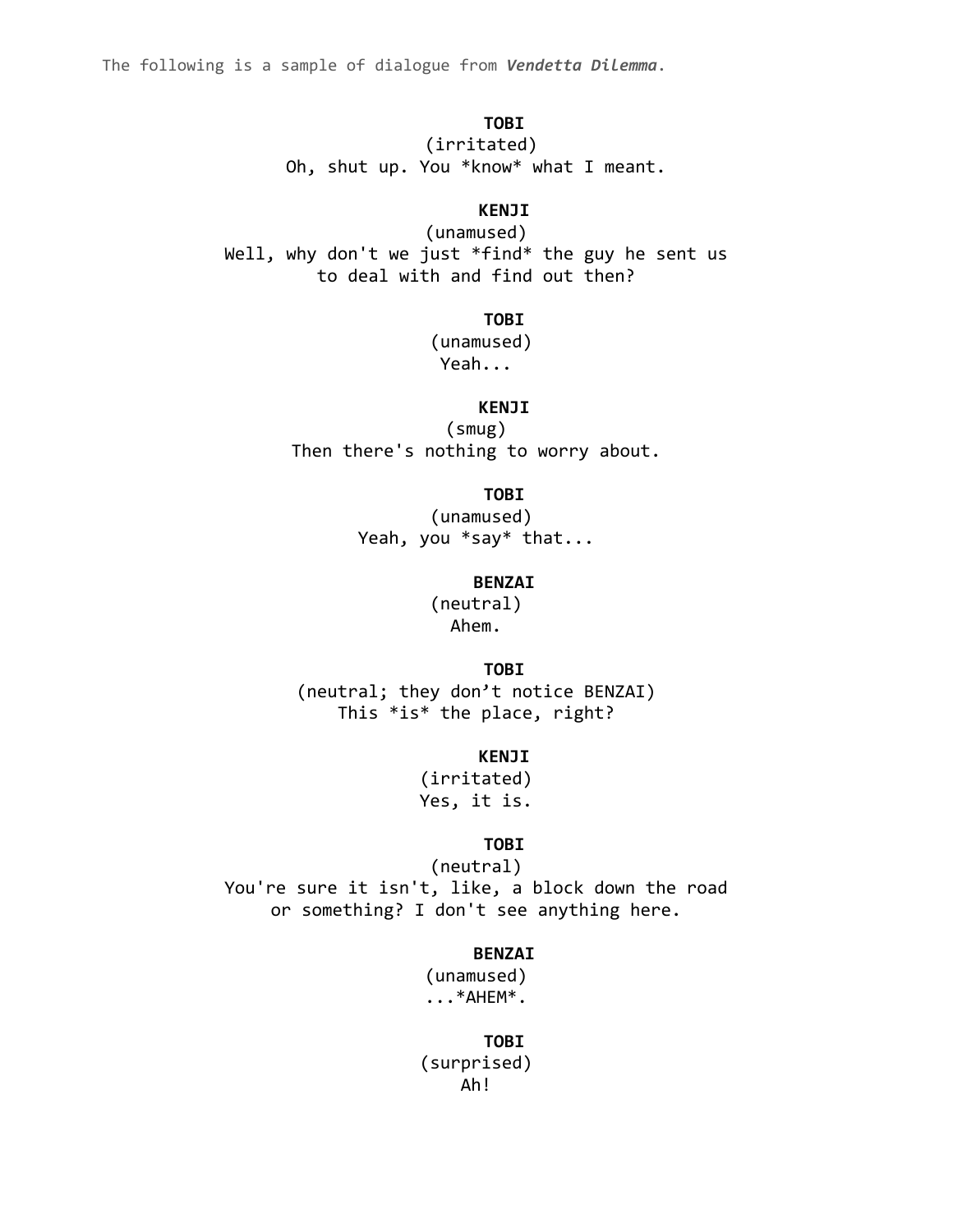#### **BENZAI**

(neutral) Uh, hi. You boys lost or something?

#### **TOBI**

(worried) Oh! ...hey there!

#### **KENJI**

(exasperated) Ughhh...excuse me...

## **KENJI**

(neutral) ...yeah, you look shady enough.

#### **BENZAI**

(confused) Uh, thanks?

## **KENJI**

(neutral) We're looking for someone. Goes by 'the Dealer'.

## **BENZAI**

(neutral) ...hmm...yeah? What's ya lookin' for them for?

**KENJI**

(neutral) Hell's head honcho wants to buy.

#### **BENZAI**

(surprised) Well, I'll be damned.

## **BENZAI**

(suspicious) He's sent two humans to deal, eh?

#### **TOBI**

(cringe) Well, technically we're-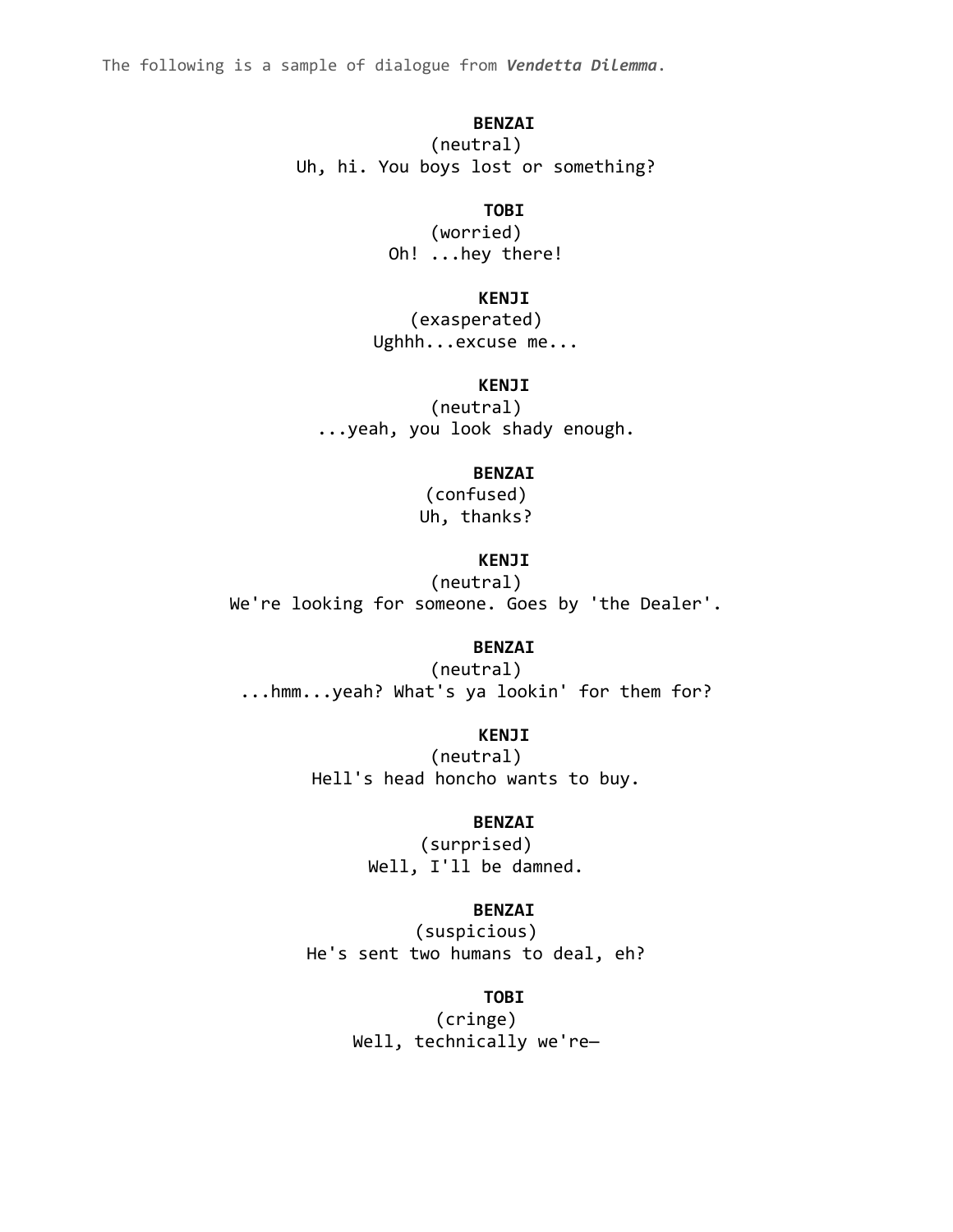#### **KENJI**

(neutral) Yes. Yes, he did.

## **BENZAI**

(neutral) Interestin'...well, I do aim to please. What can I do ya for?

# **KENJI**

(neutral) We need help along this investigation into a-

#### **TOBI**

(neutral) Wait.

## **KENJI**

(exasperated) \*What\*, Tobi? Come on, man.

## **TOBI**

(serious) I want a name.

#### **BENZAI**

(laughing) HA!

#### **BENZAI**

(smiling) Me?

#### **TOBI**

(serious) Yes. You.

## **BENZAI**

(smiling) Didn't tell you about me, did he?

# **TOBI**

(neutral) Not really, no.